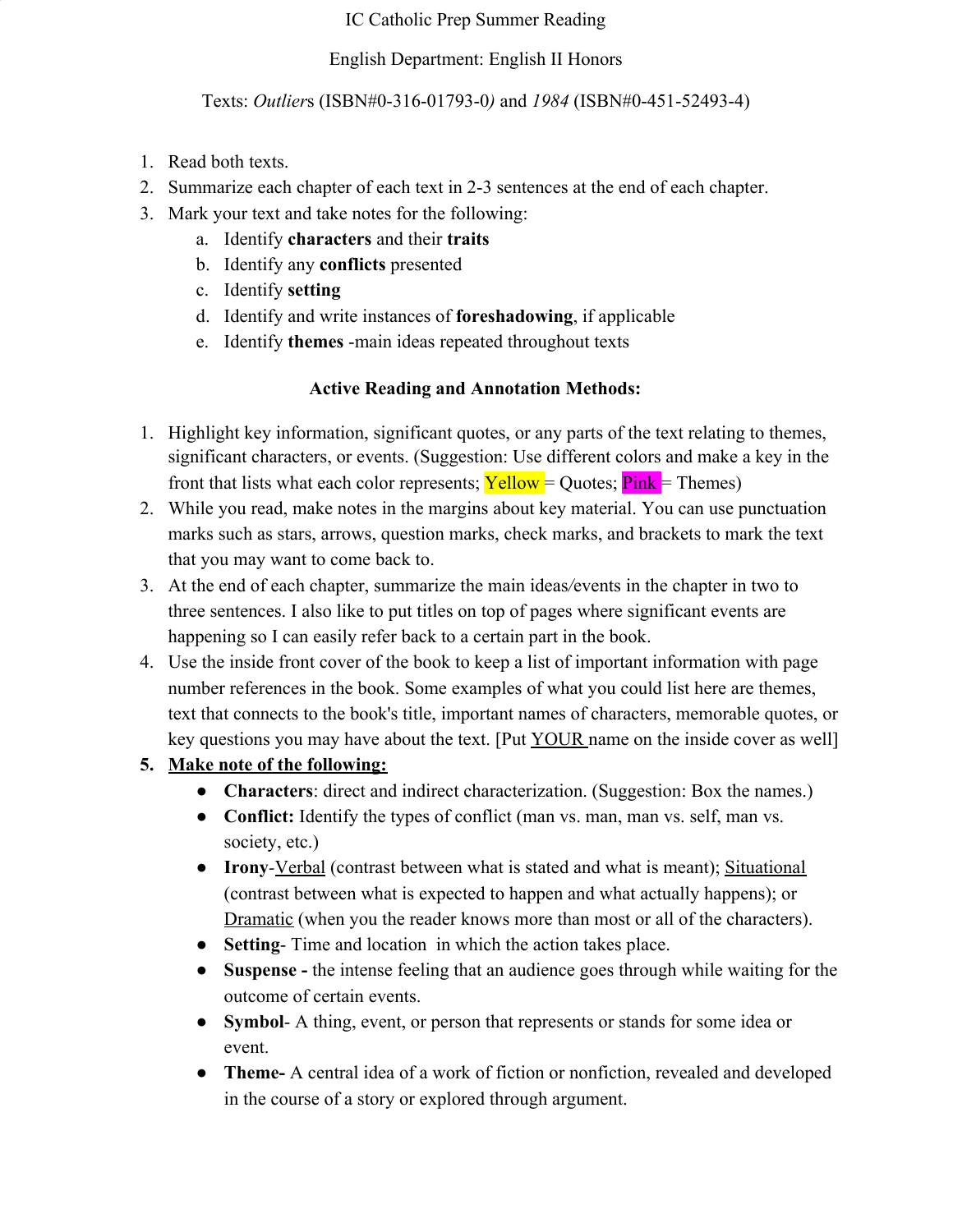- **Tone**-A writer's attitude toward his or her subject, character, or audience.
- 6. Be ready for a **book check** and **reading test** on the first day of school on *Outliers.*
- 7. You will write an analytical paper on *Outliers* **only***.*
	- a. Topic of Paper: **Pick three criteria for people to be successful.**
	- b. Paper must be typed, double-spaced, written in present tense, use third person, and be at least 3 full pages in length. The OUTLINE & FINAL DRAFT will be due on the first day of school. Both should be **printed and ready to be turned in.**

# **i. The Outline can be completed in bullet points and should include:**

- 1. Attention Getter (Outside quote, question, statistic, etc.)
- 2. Background information for the introduction
- 3. The three points that will be discussed in the thesis (Make sure to include the author's name and the title of the literary work in the thesis)
- 4. The main idea, topic sentence, and evidence to be used in each body paragraph
- 5. Rewording thesis in a new way and writer's concluding ideas/thoughts on the topic of success

# **ii. Remember MLA format:**

- 1. Times New Roman, 12 pt. Font
- 2. Page number with your last name in the top right corner (Smith 1) a. Double-Spaced throughout paper
- 3. Creative Title (Make it intriguing!)
- 4. MLA in-text citations
	- a. "......" (Gladwell 123).